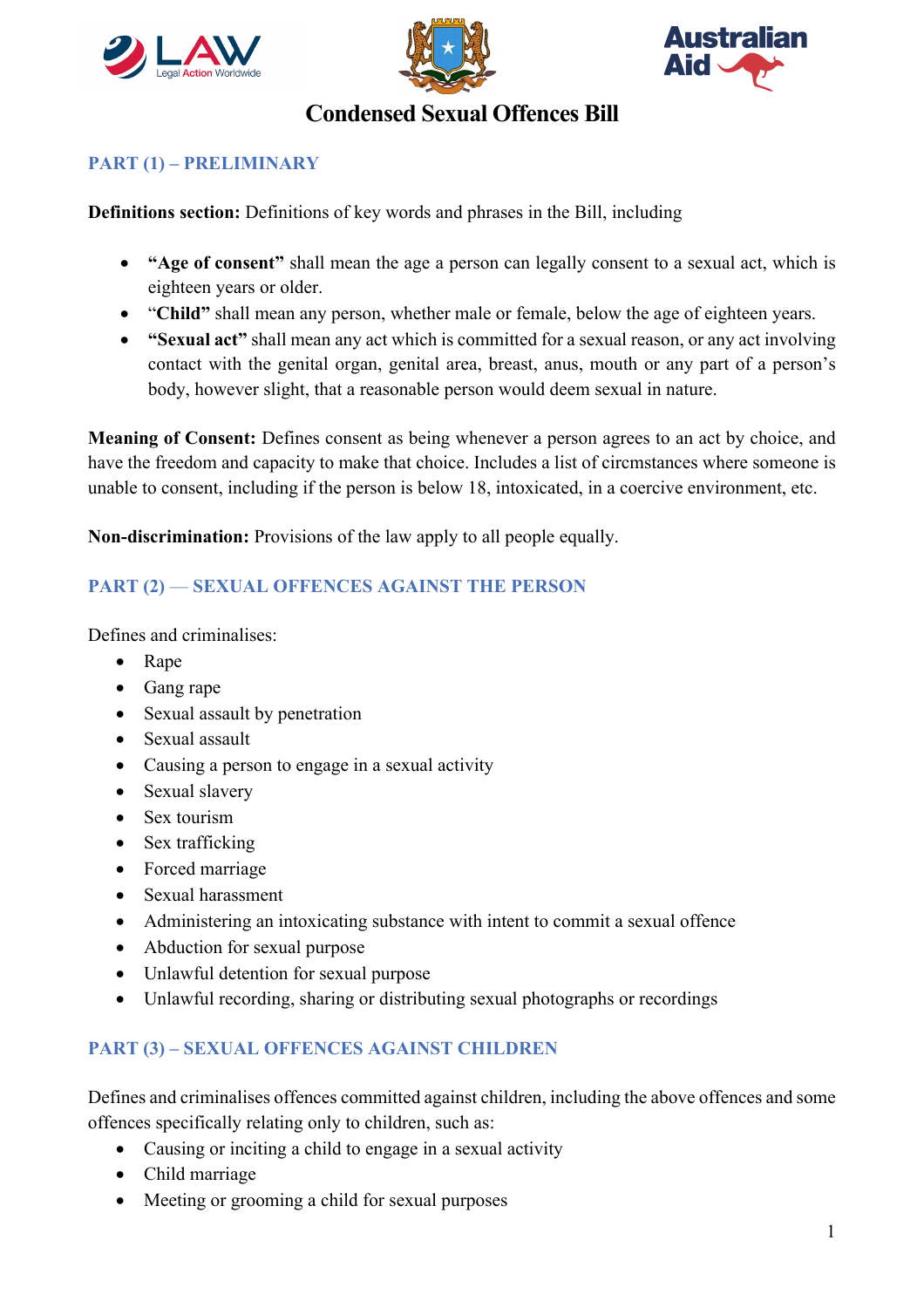





• Production, sale, distribution and possession of child pornography

## **PART (4) – ABUSE OF TRUST OR AUTHORITY**

Makes it a separate and more serious offence to commit a sexual offence while in a position of trust or authority, eg if they are in public office, a medical practitioner, a humanitarian etc.

## **PART (5) – INVESTIGATIONS**

**Reporting and handling reports of an offence:** This section of the Bill outlines the process of filing a complaint and the duties of the police and Attorney General's office in handling, investigating and prosecuting the complaint. It includes the following provisions:

- Any delay in filing a complaint by the survivor will not be used against them;
- A complainant shall not be prosecuted or sued in civil proceedings for reporting a sexual offence unless they knew the complaint was false;
- Any medical facility can issue a medical certificate that may be used in court (not just Madina) Hospital);
- A survivor does not need a police referral to get a medical certificate;
- A public official who discloses the identity of the survivor commits an offence;
- Any person who obstructs, undermines or interferes with the administration of justice under the Act commits an offence.

**Protection orders:** The court may grant a protection order, which mandates that the accused must legally act in a certain way, to protect the survivor, family members, witnesses, medical practitioners, lawyers or humanitarian workers related to the case.

**Civilian court:** If the survivor is a civilian, the case must be heard in a civilian rather than military court.

*The next section relates to the rights of the survivor, witnesses and the accused. These rights should be protected by the Federal Republic of Somalia to the extent possible. Where the government does not have the resources or capacity to meet the needs of these rights-bearers, the international community should provide assistance.*

**Rights of the survivor and witnesses:** The survivor has a right to free medical care, including counselling, and other necessary assistance. Survivors and witnesses have the right to confidentiality and privacy.

**Rights of children:** Children have all the rights of other survivors, as well as additional rights, including to special care and attention.

**Rights of persons with a disability:** Persons with a disability have all the rights of other survivors, as well as additional rights, including with regard to accommodation, education, medical treatment and care.